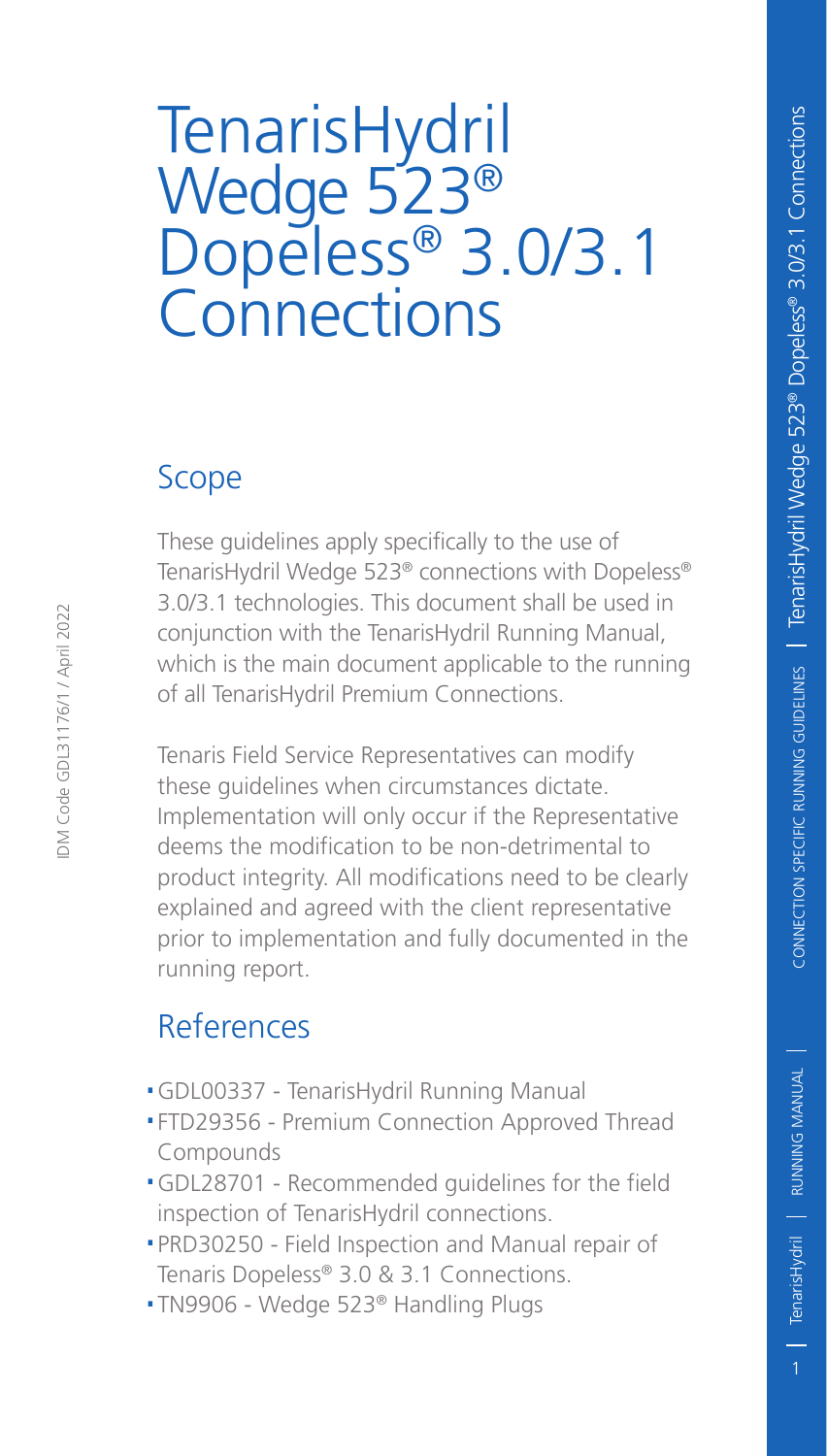# Equipment, Material & Documents

1. Latest version of the specific Product Data Sheet can be obtained from Tenaris web site. In case this is unavailable, request the data sheet from the local Technical Sales Representative or contact-tenarishydril@ tenaris.com.

2. The use of a torque turn computer monitoring system is recommended to be used to make up this connection with Dopeless® 3.0/3.1 configurations.

**3.** The use of a torque turn computer monitoring system is strongly recommended to be used to make up this connection when applied on chrome steel.

### Pre-Running

1. Never move or handle pipe without the correct thread protectors securely in place.

2. Ensure connections are clean and free of all debris and / or contaminants, cleaning methods employed should conform to the recommendations contained within the TenarisHydril Running Manual.

**3.** Verify all pipe and accessories have genuine TenarisHydril manufactured connections.

4. Visually inspect threads and seal areas prior to running, ensuring no damage is evident.

5. Check condition of both pin and box Dopeless<sup>®</sup> 3.0/3.1 coatings ensuring no peel off or degradation has occurred.

6. Verify compatibility of the W523® pipe with any accessories such as pup joints, cross overs, cement heads etc.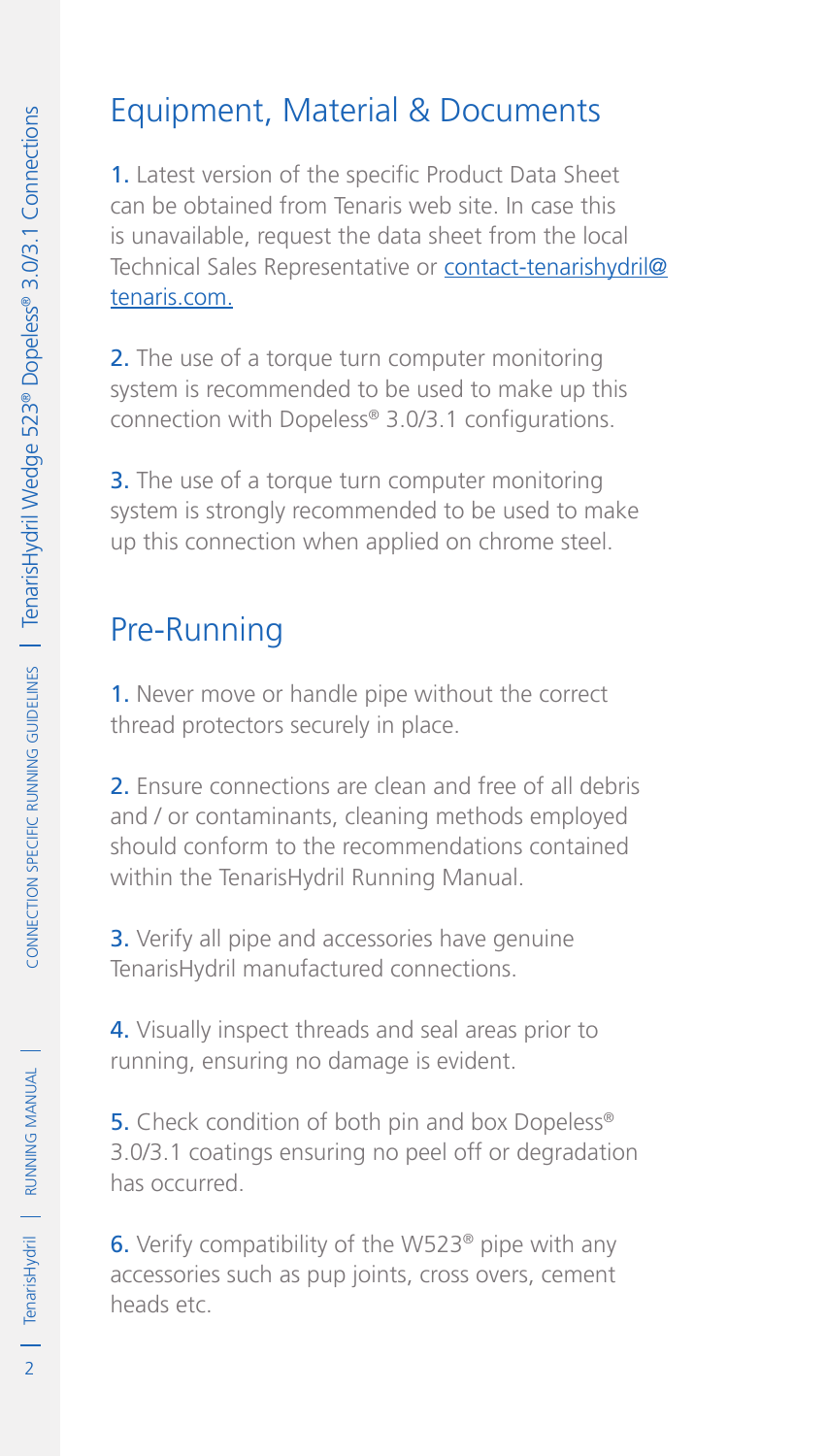3RUNNING MANUAL TenarisHydril

 $\overline{3}$ 

| TenarisHydril | RUNNING MANUAL

7. Connection weight interchange compatibility is indicated in the product's data sheet.

8. Verify material grade of all accessories ensuring compatibility with main string.

9. Check availability of handling plugs, minimum of 3 to ensure efficiency of running process.

10. Check the handling plugs are in good condition and fit correctly onto pipe.

11. Check single joint elevators have sufficient clearance to slide over the box expanded area and seat against the handling plug.

12. Check the handling plugs are genuine TenarisHydril threads.

13. Verify handling plug number and maximum lift capacity.

14. Never exceed the maximum lift capacity.

### Inspection

1. Inspection criteria for all Wedge 500™ series connections is as outlined in GDL28701.

2. Pay particular attention to seal area.

3. Check box and pin for signs of mashes or deformation caused during transportation / handling.

4. Ensure there are no gouges, tears or raised material on the seal saver area.

5. Check box connections for mashes or ovality caused by transportation, handling or storage.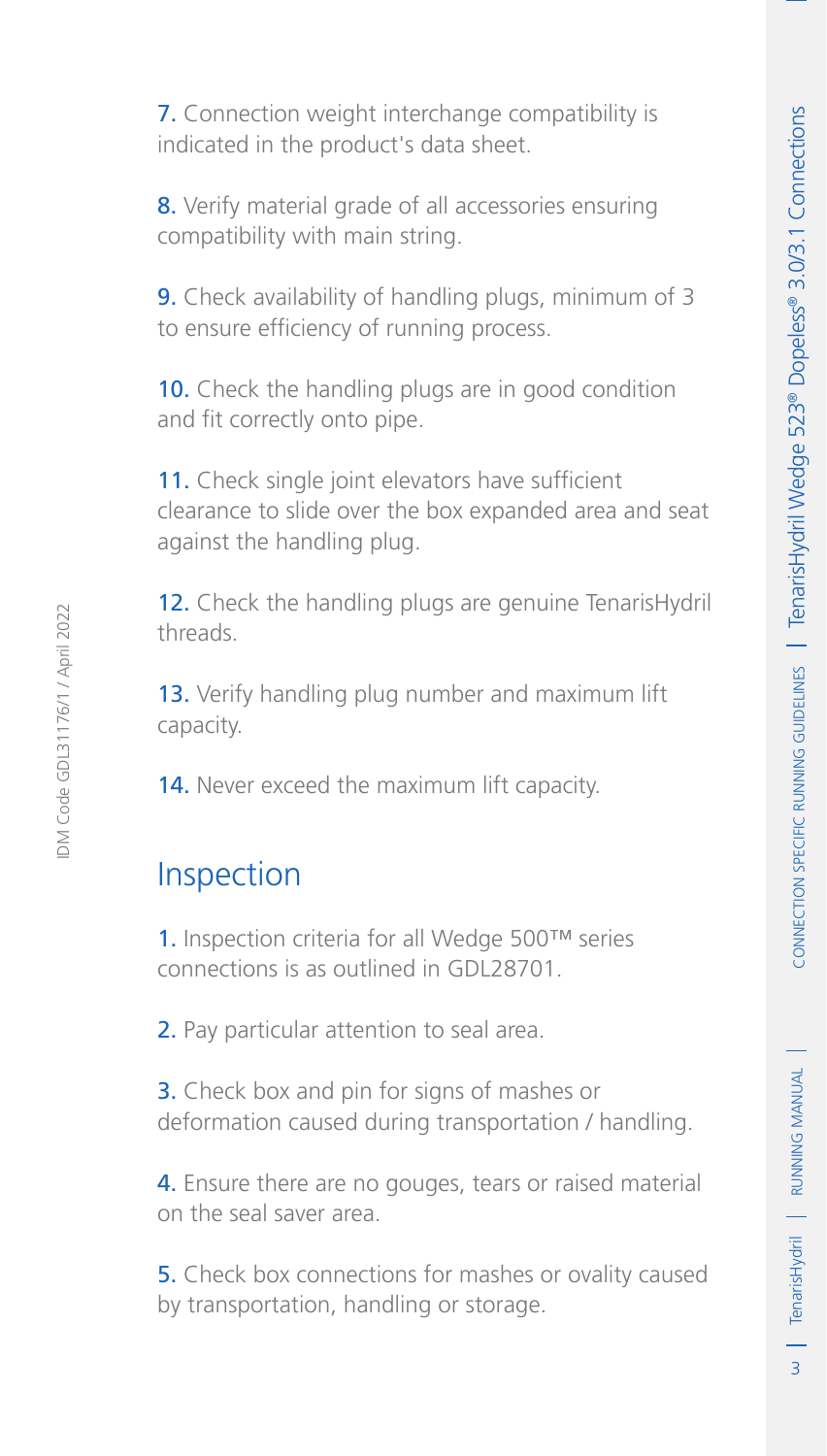# Wedge 523® Configuration





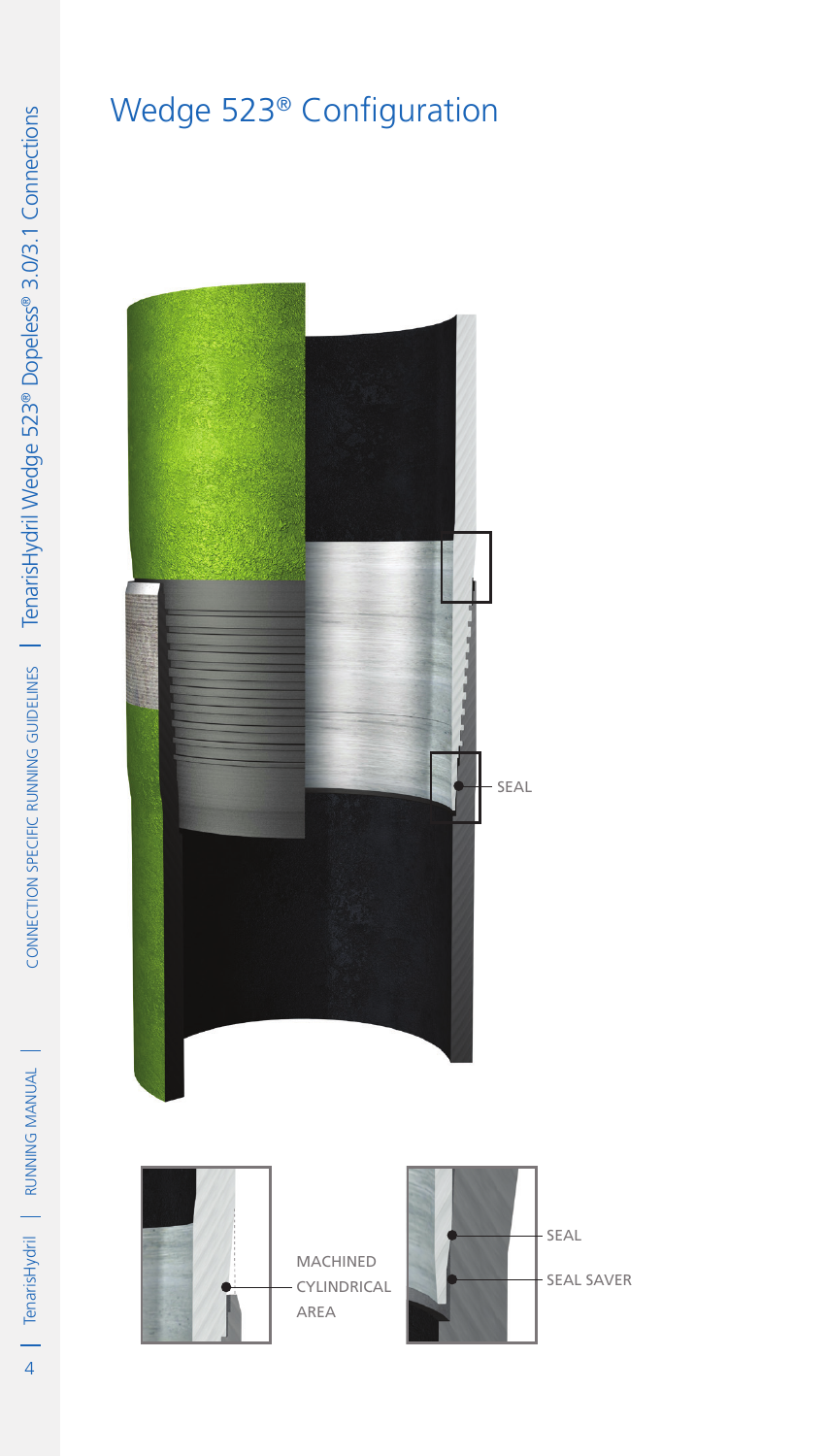5RUNNING MANUAL TenarisHydril RUNNING MANUAL

on | Tenaris Hydril | RUNNING MANUAL



# Dopeless® 3.0/3.1 Interchange Capability

When assembling together two interchangeable Wedge 523® connections with different weight and/or grade and/or lubrication technology (Dopeless®, Dopeless® 3.0/3.1 or doped), follow the recommendations below.

#### Running compound application

- . In case one of the ends is Dopeless® 3.0/3.1, apply a very thin coating of running compound on the full pin end, threads and seal. Do not dope any part of the box connection.
- .In case both ends are Dopeless® 3.0/3.1 there is no need to apply running compound. If for whatever reason dope has to be applied anyway, follow indications from previous bullet as well.

IDM Code GDL31176/1 / April 2022

DM Code GDL31176/1 / April 2022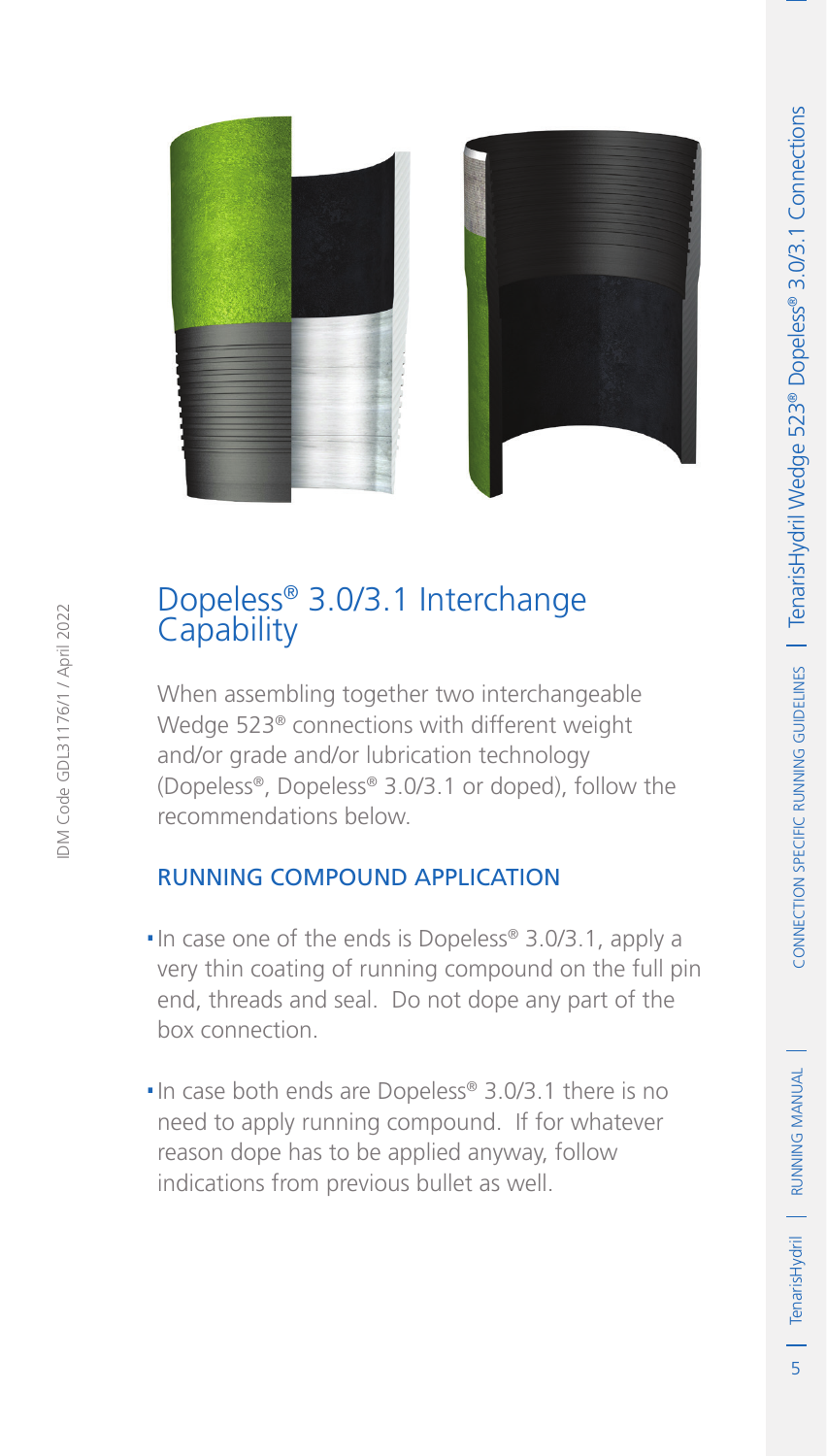### Thread Lock Application





Connections must be clean and dry when applying thread lock.

1. Ideally when running a Dopeless® 3.0/3.1 strings the connections to be thread locked should be the non Dopeless® variant with the connections cleaned of thread compound and completely dried, then thread lock applied as indicated above.

2. Thread lock should be applied to 50% of the threads at the back of the pin connection.

3. Running compound should then be applied to the threads and seal at the back of the box.

4. When thread locking Dopeless® 3.0/3.1 connections remove the coating from the threads on the pin connection where the thread lock is to be applied.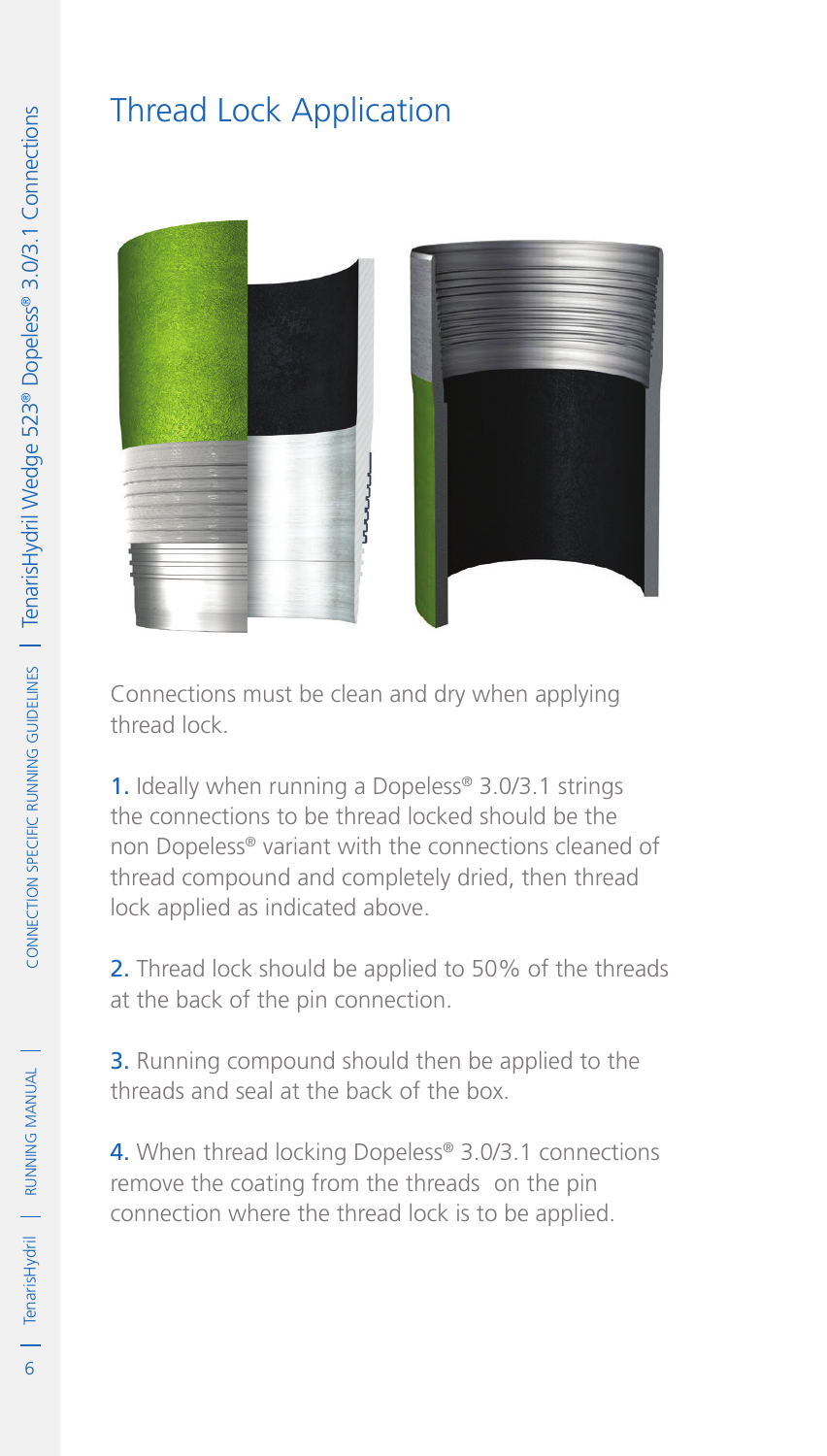5. Remove the coating with the aid of a hand held wire brush or a rotary brass wire brush and suitable 6. Leave the coating on the pin seal and threads where no thread lock is to be applied.

7. Dopeless® 3.0/3.1 boxes should be washed with hot water then dried prior to thread locking.

8. Thread lock should be applied to the threads furthest from the pin nose, approximately 50% of the threads should have thread lock applied.

**9.** The application of running compound is not required.

10. Do not apply thread lock to seal area.

### Torque Application

rotary device.

1. Check calibration certificates of any torque gauge and computer equipment used for make up.

2. Set tong dump valve at optimum torque then test on pipe body.

**3.** For Dopeless® 3.0/3.1 connections apply the specified torques as indicated on the data sheet.

4. Do not apply running compound.

5. For Dopeless<sup>®</sup> 3.0/3.1 connections, applying optimum torque twice (double bump) is not necessary.

6. If dope is applied to a Dopeless® 3.0/3.1 connection apply 'Double Bump';

.Once optimum torque has been attained relax the tong and re apply optimum torque.

DM Code GDL31176/1 / April 2022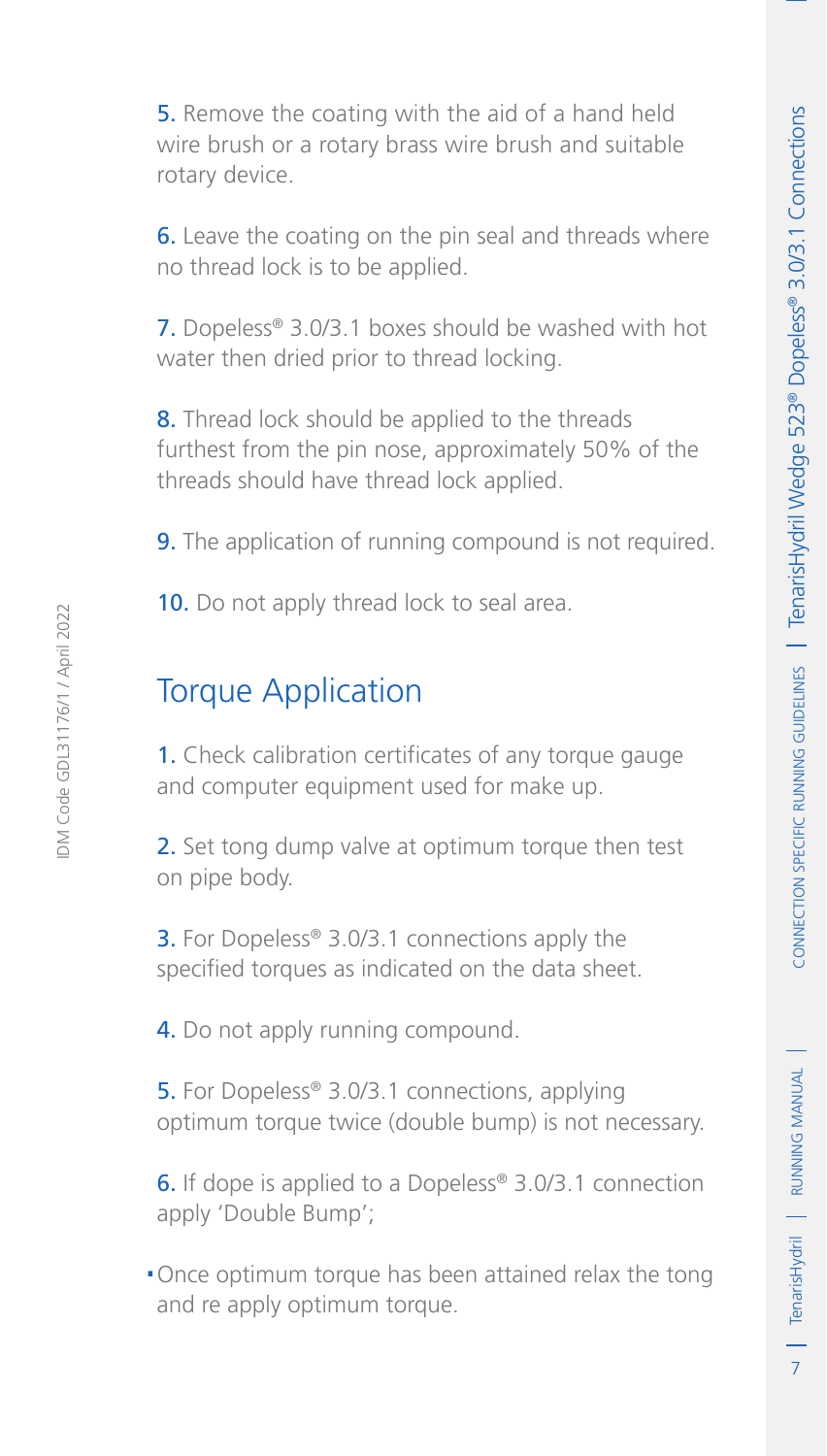- If movement over  $\frac{1}{2}$ " is witnessed re apply optimum torque +20%.
- .Repeat process, checking to ensure no other factors are absorbing the applied torque.
- .Often the issue is caused by excessive application of running compound.
- .Continue making up further joints applying higher torque if required.

7. Double bump, (as above) every connection with an OD of 10 ¾" or larger if dope is applied.

8. When applying thread lock to standard doped connections, doped version torque values +20% should be used then double bump the connection.

9. When applying thread lock to Dopeless<sup>®</sup> 3.0/3.1 connections, Dopeless® 3.0/3.1 torque values +20% should be used then double bump the connection.

10. Computer make up equipment is not mandatory for Wedge 523® connections in carbon steel, but is recommended.

11. Computer make up equipment is strongly recommended for Wedge 523® connections in chrome steel.

12. Graph analysis for Wedge 523® is similar to that for all Wedge Series 500™ refer to the TenarisHydril running manual make up acceptance section for further explanation.

13. When computer equipment is used to monitor connection make up, the graph profiles should be similar to the ones below.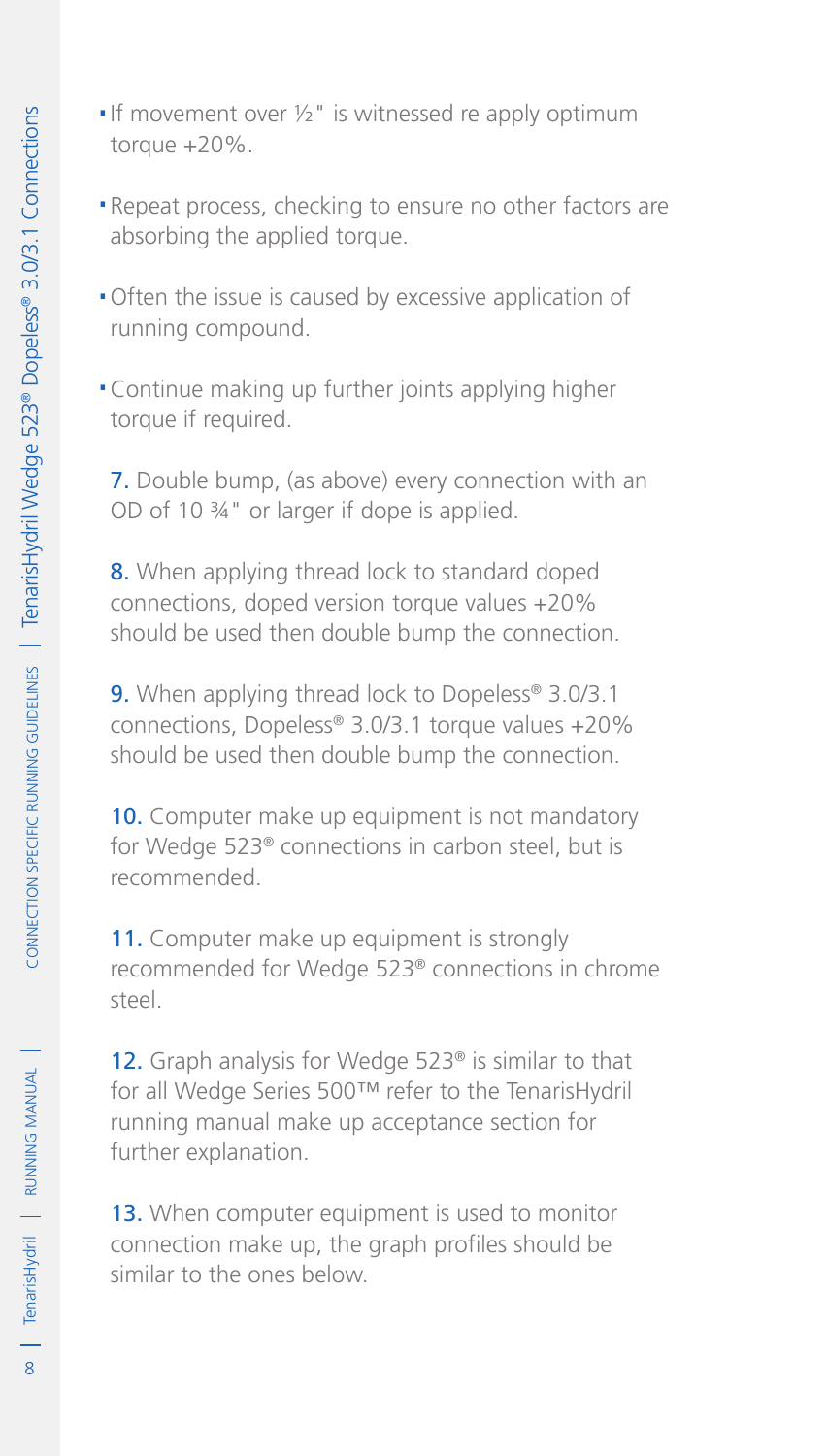

9 | TenarisHydril | RUNNING MANUAL

 $\overline{q}$ 

| TenarisHydril | RUNNING MANUAL



14. Wedge 523<sup>®</sup> has limited same size / weight interchange capability, if mixing weight / grade ensure compatibility of design and apply the higher torque value of the two connections.

15. Wedge 521<sup>®</sup> and Wedge 523<sup>®</sup> are not interchangeable.

16. Wedge 523<sup>®</sup> and 513<sup>®</sup> are compatible in the same size / weight combination.

When assembling together two interchangeable Wedge 523® connections with different weight and/ or grade and/or lubrication technology (Dopeless®, Dopeless® 3.0/3.1 or doped), apply the higher of the two optimum torques, regardless of the specific combination weight/grade/lubrication technology.

### Running

1. The use of a stabbing guide is strongly recommended.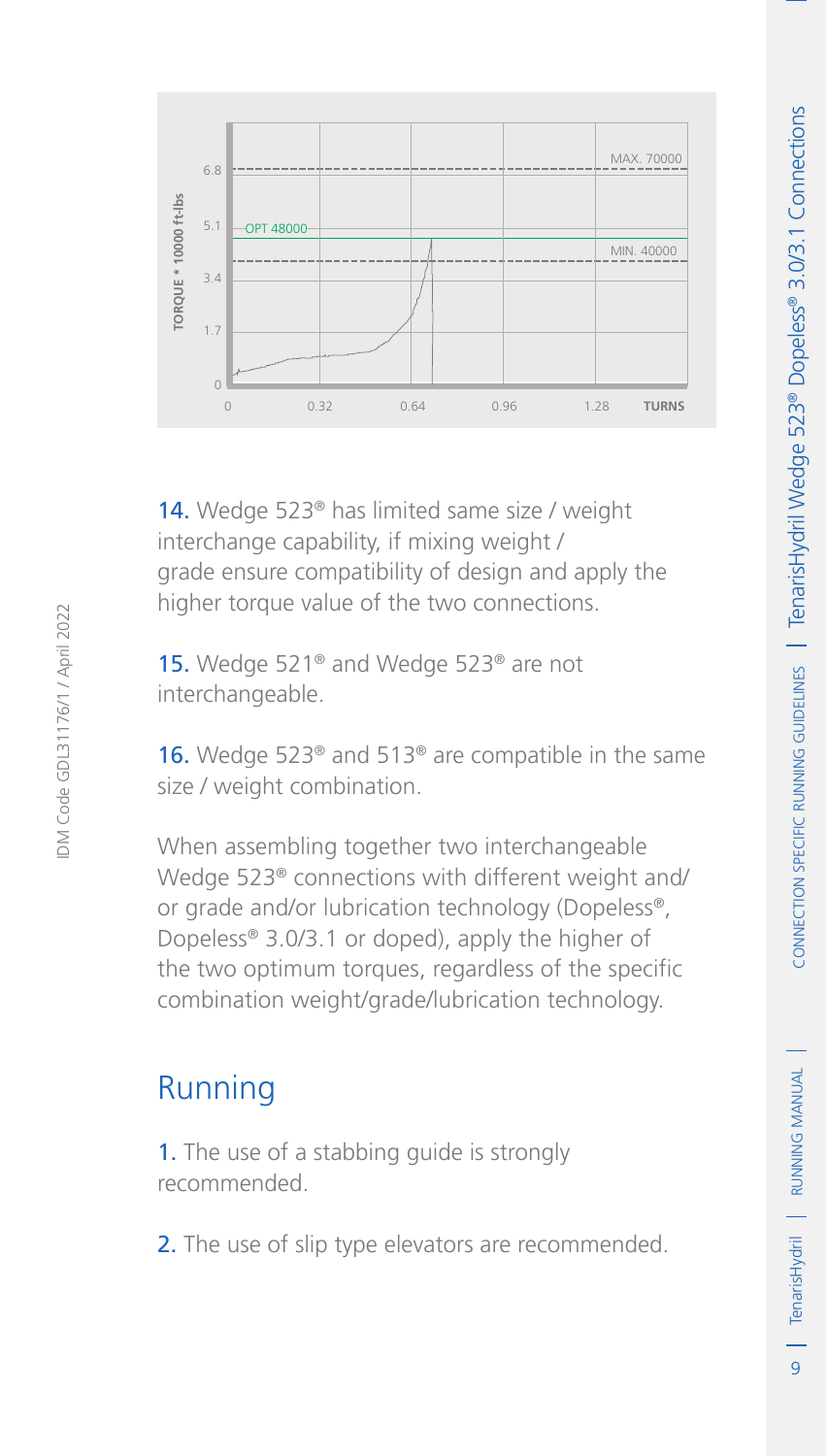**3.** The use of a safety clamp is strongly recommended when running Wedge 523® connections.

4. The use of a weight compensator is strongly recommended for chrome, large OD or heavy weight pipe.

5. To avoid cross threading, stab pipe in a smooth controlled fashion ensuring the pipe is vertical when doing so, continue to support and stabilise the pipe throughout the make-up operation.

6. Upon commencement of initial rotation use low RPM (5 RPM or below) in order to ensure the pipe has not cross threaded during stabbing.

7. If cross threading is evident, immediately reverse rotate the pipe, completely disassemble, clean and inspect both connections.

8. Apply power tong at low rpm (do not exceed 5 RPM), for final make up.

9. Do not exceed 15 RPM during spin in.

10. Walk chrome pipe all the way in to hand tight, then apply tong only for final make up.

11. Ensure the back-up tong is located below the box upset to prevent damage.

12. Minor rust or discolouration can be removed with the use of a clean, dry rag or Scotch-Brite™ ensuring the Dopeless® 3.0/3.1 coatings remains intact.